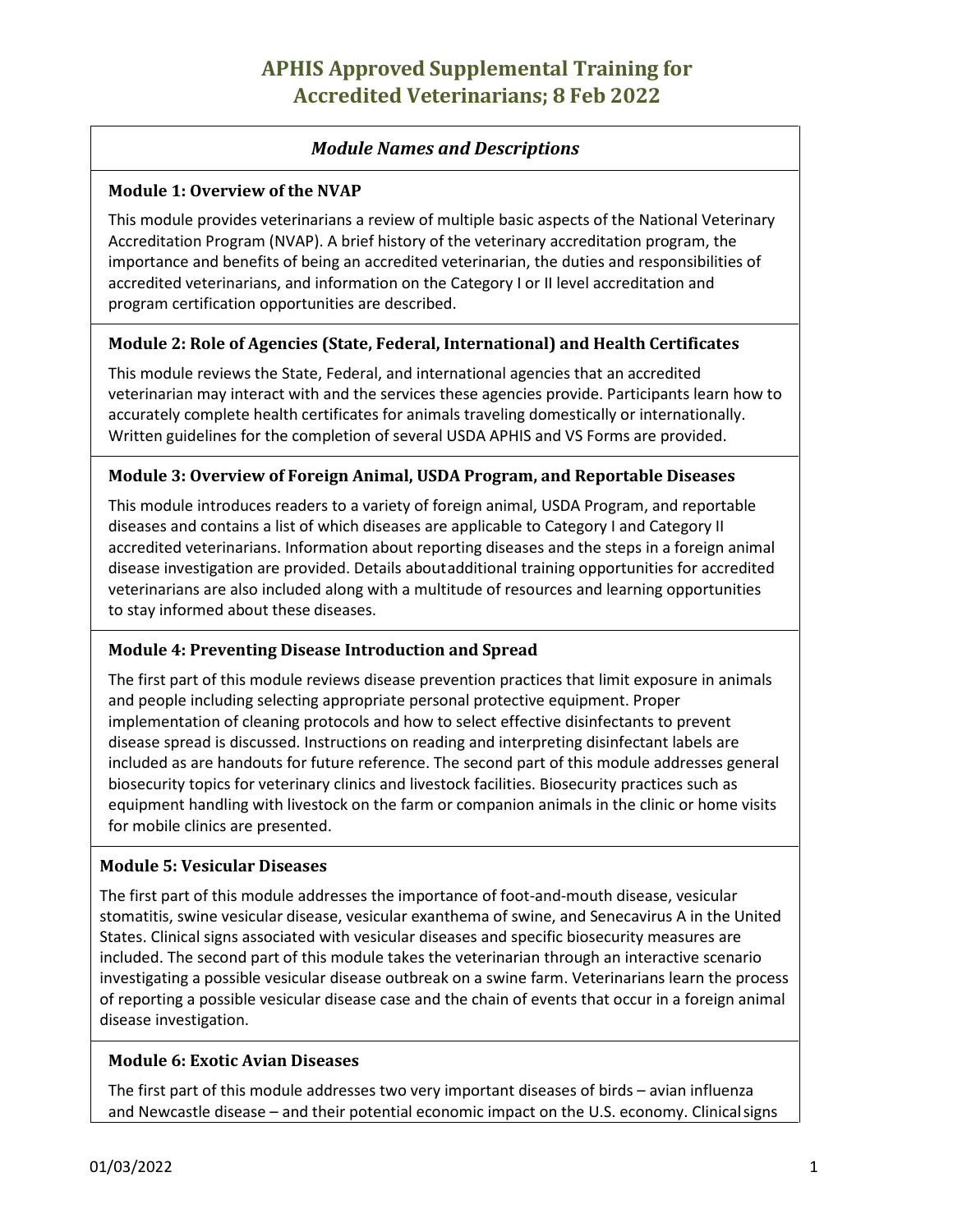# **APHIS Approved Supplemental Training for Accredited Veterinarians; 8 Feb 2022**

associated with these diseases and specific biosecurity measures to implement are included. In the second part of this module, veterinarians progress through an interactive scenario where one of these diseases is potentially introduced into the U.S. through the pet bird industry. Veterinarians will learn the process of reporting a possible exotic avian disease and the chain of events that occur in a foreign animal disease investigation.

# **Module 7: Foreign Animal Disease Detection in Category I Animals**

This module addresses the important role companion animal practitioners play as it relates to detecting foreign animal diseases (FADs) in Category I animals. Each disease also has a one-page reference source (Disease Briefs) as a resource for practitioners. FAD incursions in the United States that were detected by private sector veterinarians are described. Finally, a scenario culminates what was taught in this module regarding how a veterinarian should appropriately handle a suspected FAD in a patient at their clinic.

## **Module 8: International Movement of Horses**

This module illustrates the scope of international horse travel and the economic factors associated with its growth, including examples of disease outbreaks that have occurred throughout the world. Proper completion of health certificates for temporary or permanent movement is included. An interactive scenario that demonstrates the process for permanently exporting a horse internationally is presented. Emphasis is placed on the role of the accredited veterinarian, isolation procedures, the required laboratory tests, and accurately completing an international health certificate.

## **Module 9: Interstate and International Health Certificates for Category I Animals**

This module highlights the importance of health certificates for traveling pets and discusses the potential for disease spread associated with travel. The planning steps and regulation resources for properly completing a companion animal health certificate are presented through a variety of interactive animations and a scenario. Since errors can lead to travel delays or entry refusals, mistakes commonly made when completing health certificates are highlighted to help minimize these problems in real-lifesituations.

## **Module 10: Personal Protective Equipment for Veterinarians**

This module introduces the various items of personal protective equipment (PPE) from basic items such as gloves and coveralls, to expanded precautions like respirators and chemical resistant outerwear. Situations veterinarians might encounter in practice are presented and they will need to select the best PPE to prevent disease or chemical exposure. Finally, this module discusses the PPE used in response to an animal health emergency.

## **Module 11: Sheep and Goats: Disease Awareness and Health Certificates**

This module begins with an overview of the sheep and goat industries and a review of eight diseases that impact the industry. Veterinarians should be aware of these important conditions, especially when inspecting animals prior to interstate or international movement. The National Scrapie Eradication and the Scrapie Flock Certification programs are reviewed highlighting the genetic components and identification requirements. Finally, examples of properly completed health certificates for sheep and goats are provided to help veterinarians avoid common errors that can lead to delays or refusal of entry for their client's animals.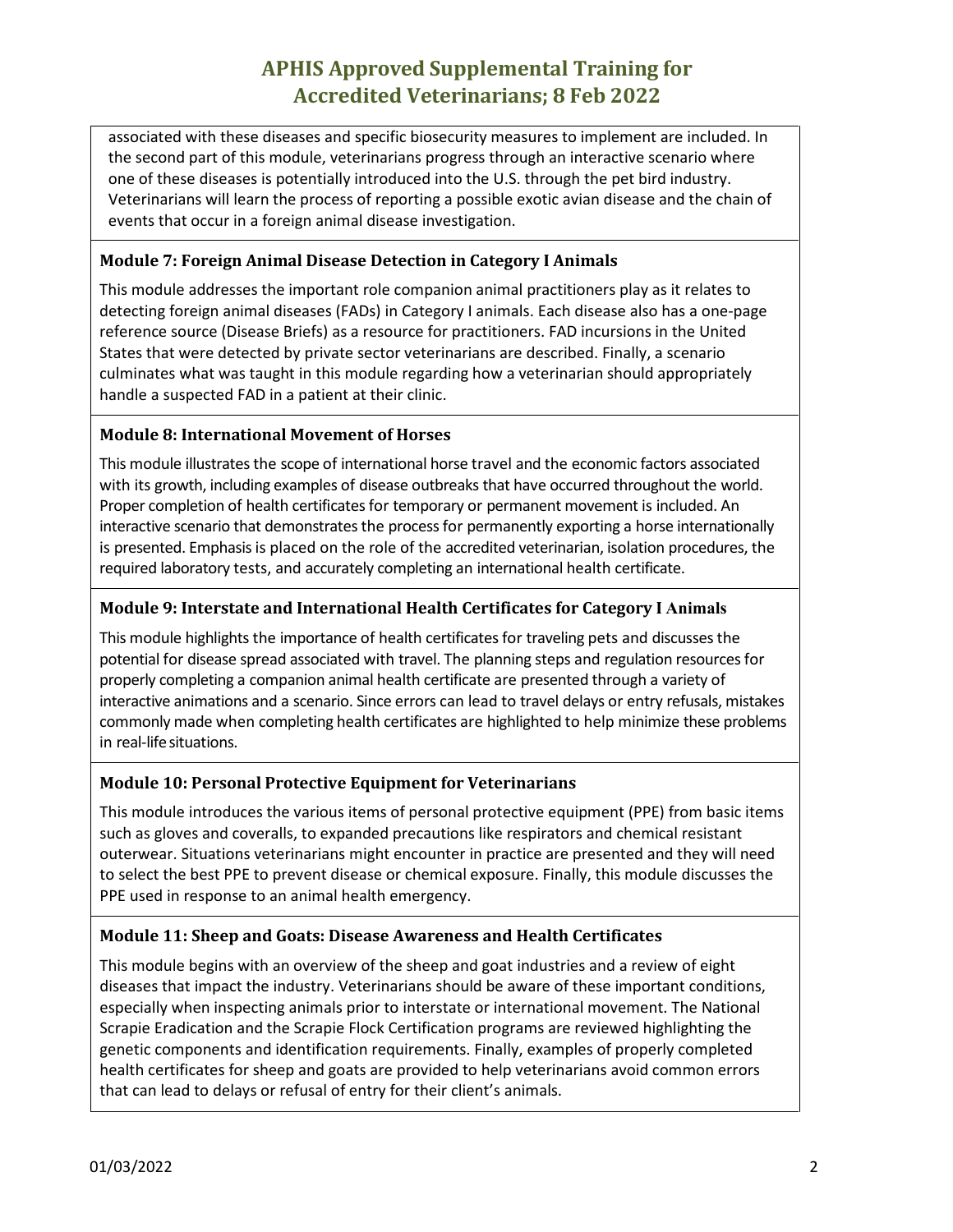# **Module 12: Animal Disease Traceability**

This module reviews the aspects of the Animal Disease Traceability (ADT) regulation including official identification devices and methods, required documentation for interstate movement of livestock, and the responsibilities of accredited veterinarians as it pertains to ADT. This module concludes with a scenario involving cattle movement to emphasize some important aspects of ADT. Several handouts are provided for future reference.

# **Module 13: Aquatic Animal Health Regulations and Health Certification**

This module provides information about the various agencies involved in regulating aquatic animal health and trade, with an emphasis on USDA and the role of accredited veterinarians. It also addresses the proper completion of health certificates for farmed aquatic animals and provides resources for obtaining current regulations.

# **Module 14: Evaluation of Aquatic Animals for Detection of Reportable Diseases and Pathogens**

This module guides users to the lists of aquatic animal diseases that are reportable to Federal, State or international governments; explains the role of the accredited veterinarian in reporting aquatic animal diseases in the United States; describes the procedures required when conducting veterinary inspections of aquatic animals; and discusses common signs of illness and disease in aquatic animal species. The module also discusses the importance of collecting appropriate samples for diagnostic testing, where to find appropriate diagnostic requirements, and overviews diagnostic sample packaging and shipping procedures.

# **Module 15: Disease Prevention and Biosecurity in Aquaculture**

This module reviews general biosecurity topics (prevention, control and eradication) for aquatic animal production systems, including biosecurity practices and proper handling of animals and equipment during site visits, and the appropriate use of personal protective equipment for various situations. The proper use and dosages of different disinfectants in aquaculture and designing an appropriate cleaning and disinfection plan are reviewed.

# **Module 16: International Health Certificates for Poultry**

This module focuses on the international export of live poultry and hatching eggs. It helps veterinarians identify the State, Tribal, Federal, and international agencies involved in the regulation of poultry health, transport, and trade. The different roles of accredited veterinarians with respect to the regulations pertaining to the poultry industry are presented. Finally, veterinarians can learn where to access current poultry health and export regulations to perform all tasks required to properly prepare, complete, and issue an international health certificate for the export of hatching eggs, day-old chicks, and poultry other than day-old chicks.

# **Module 17: National Poultry Improvement Plan (NPIP)**

This module begins by describing the purpose and scope of the NPIP and defines the different flock and state classification levels available in the NPIP. Given the different regulations between egglaying birds and meat-type birds, this module will help accredited veterinarians identify the portions of NPIP that are the most relevant to them for further exploration. Additional resources (e.g., State Agencies, participating laboratories) relative to the NPIP program are also included.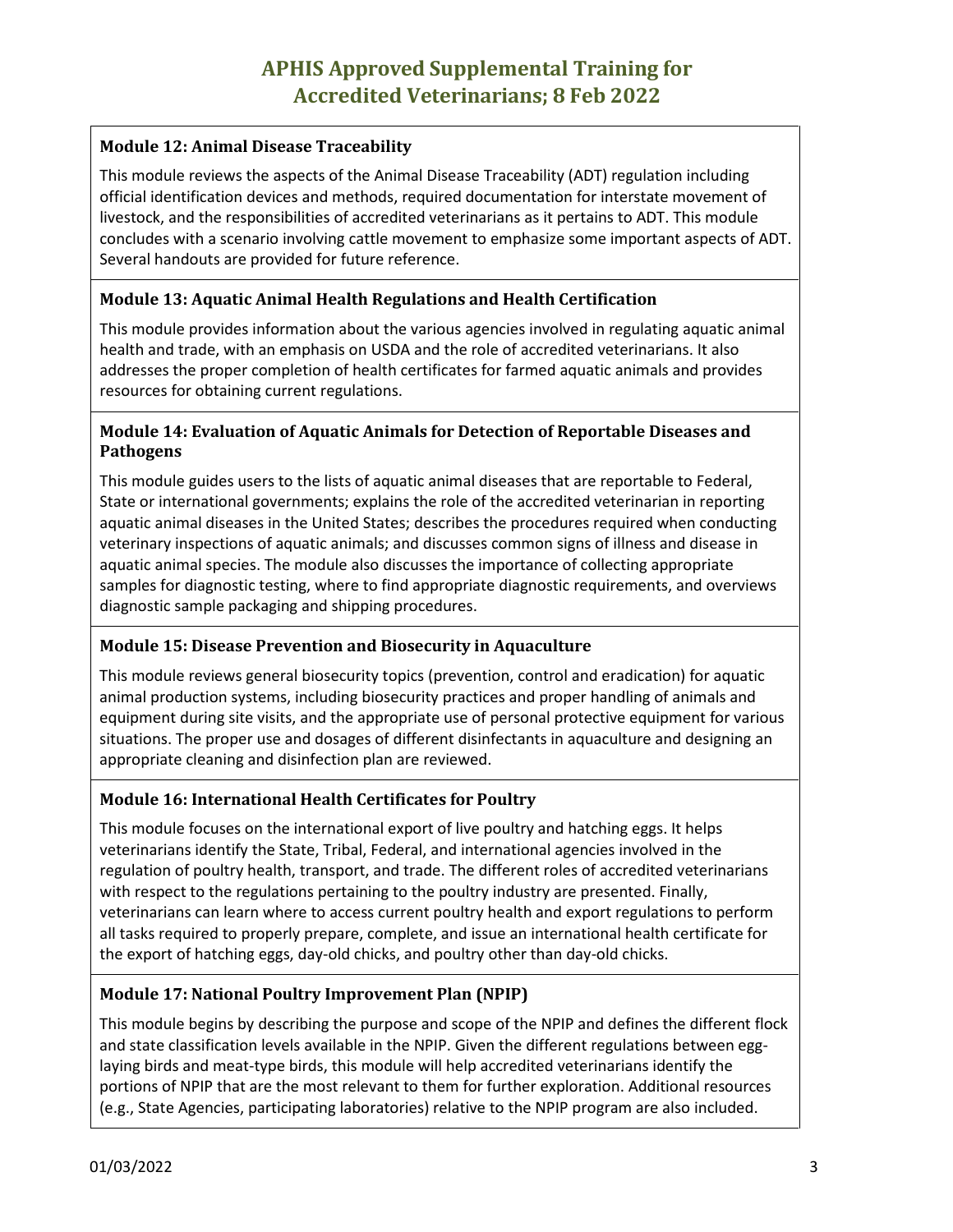# **Module 18: Avian Influenza (AI) and Newcastle Disease (ND)**

This module helps veterinarians understand the economic and public health impact of an exotic avian disease outbreak and to better recognize the clinical signs associated with AI and ND. Details relating to collecting and submitting samples for the surveillance as well as reporting positive results for AI or ND are addressed. Understanding the investigative and clean-up process and implementing biosecurity measures specific for each disease are key roles of poultry veterinarians are emphasized. Finally, veterinarians will be able to explain the OIE's role in preventing disease spread via exports.

# **Module 19: Animal Health Emergency Response**

This module describes how practicing veterinarians can play a role in an animal health emergency response. The various "teams" (NAHERC, VMAT, NVRT, State response) are reviewed to demonstrate their similarities and differences. Understanding the structure of a response and how it is coordinated is key to its success, thus the various components related to NIMS, ICS, NRF and the ESF are reviewed. Finally, the components of FAD PReP/NAHEMS Guidelines are described so veterinarians can comprehend what types of duties they will perform in an actual event.

# **Module 20: Slaughter Horse Transport**

This module explains why horses need to be relatively healthy before transport due to the physiological stress they will endure while being shipped long distances. Veterinarians will learn where to find current health and welfare regulations for the interstate movement and international export of horses. The conditions that would make a horse unfit to travel to slaughter will be reviewed, as well as an overview of how to perform physical exams and assessments to determine a horse's fitness to travel. Finally, various recommendations that can be shared with owners and shippers to ensure their horses arrive at their destination within the legal regulatory framework will be addressed.

# **Module 21: Animals' Fitness to Travel**

This module discusses the role of the veterinarian when evaluating the fitness of livestock for movement. Veterinarians will learn about various assessments (visual, ambulation, body condition, etc.) to perform on bovine, small ruminant, swine, equine, and deer to determine whether the animal is healthy enough to transport. Finally, steps that can be taken to make livestock transportation more comfortable for the animal and safer for the handlers are reviewed.

# **Module 22: Animal Welfare: An Introduction**

This module introduces veterinarians to important concepts and issues surrounding animal welfare. The module covers the role of the veterinarian in animal welfare, definitions of animal welfare, how welfare can be measured and evaluated, and an overview of some contemporary animal welfare topics.

# **Module 23: Antibiotic Use in Animals**

This module reviews the terms and concepts necessary for veterinarians to make informed decisions for the proper selection and judicious use of antibiotics in animals. The various benefits and limitations of antibiotic susceptibility testing options and how to correctly interpret a drug label are presented. A review of the many agencies involved in antibiotic regulation and antibiotic resistance and residue monitoring is provided as well as a review of the key components of the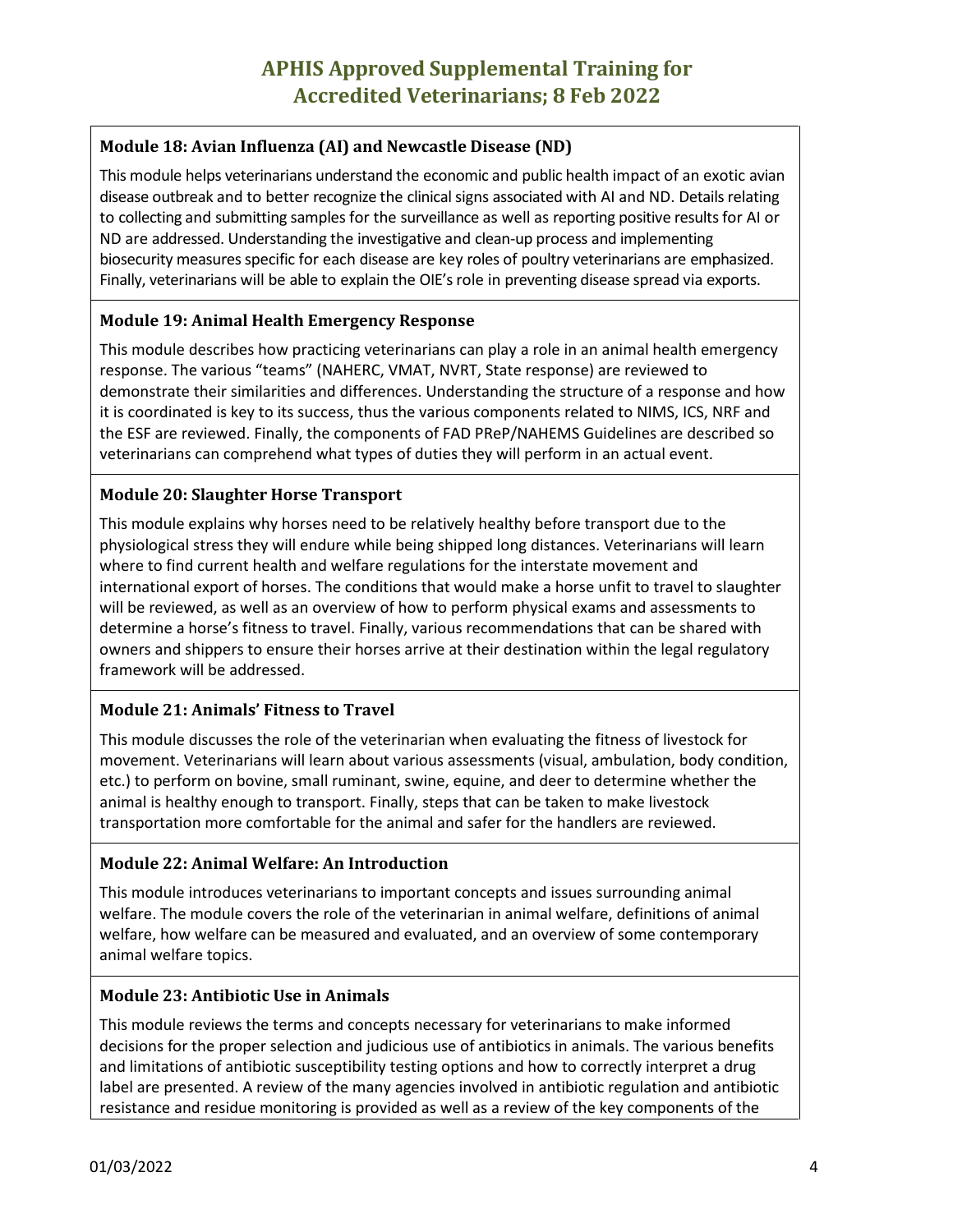# **APHIS Approved Supplemental Training for Accredited Veterinarians; 8 Feb 2022**

Animal Medicinal Drug Use Clarification Act (AMDUCA) and extra-label use of drugs. Numerous resources to assist in making informed decisions on antibiotic use in animals are also included.

## **Module 24: Collecting and Shipping Swine Diagnostic Samples**

This module provides information on collection techniques for swine diagnostic samples and the necessary steps for labeling, packaging, and shipping diagnostic samples from any animal species. It also emphasizes occasions when collecting samples is not appropriate, as in the case of suspected foreign animal diseases. Lastly, this module addresses regulations related to shipping samples to veterinary diagnostic laboratories.

# **Module 25: Using Behavior to Assess Welfare**

This module explains how veterinarians can assess the health and welfare of animals by observing their behavior. Normal behaviors seen in many healthy animal species under conditions promoting good welfare are explained as are abnormal behaviors exhibited from different illnesses and improper living conditions. Information on recognizing, treating, and preventing pain and distress in animals is also provided.

## **Module 26: Nonhuman Primate Transport**

This module describes an accredited veterinarian's responsibilities for nonhuman primate (NHP) transportation including the oversight by various regulatory entities. Key aspects of injury prevention as well as minimizing infectious disease spread are reviewed. There are numerous certificates needed for transportation and those are reviewed in this module.

# **Module 27: Bovine Trichomoniasis**

This module provides an overview of bovine trichomoniasis and its impact on the cattle industry. State testing and entry requirements are presented as well as how to properly collect, handle, package, and ship samples from bulls to a diagnostic laboratory for testing. Resources are provided to develop a herd management plan to reduce the risk of introduction and spread on cattle operations.

## **Module 28: Significant and Emerging Viral Diseases of Carp, Koi, and Goldfish**

Cyprinids (e.g., carp, koi, goldfish) are an important aquaculture species within the United States. These species are susceptible to a variety of reportable, monitored, and emerging diseases. This module describes and differentiates the OIE-listed diseases of susceptible cyprinid (koi herpesvirus disease, spring viremia of carp) as well as other monitored and emerging diseases of concern for these aquaculture species. (e.g., cyprinid herpesvirus 1 and 2, and carp edema virus disease). The module also discusses the role of the accredited veterinarian in monitoring, detecting, and reporting these diseases.

## **Module 29: Veterinary Feed Directive**

This module provides an overview of the veterinary feed directive. The module begins with an introduction to antimicrobial resistance and the need for veterinary supervision of medicated feed, FDA regulatory oversight, and development of new animal drugs to be delivered in feed. The second half of the module describes what must be included in a veterinary feed directive and illustrates how to complete a VFD. Resources for additional information are provided throughout the module.